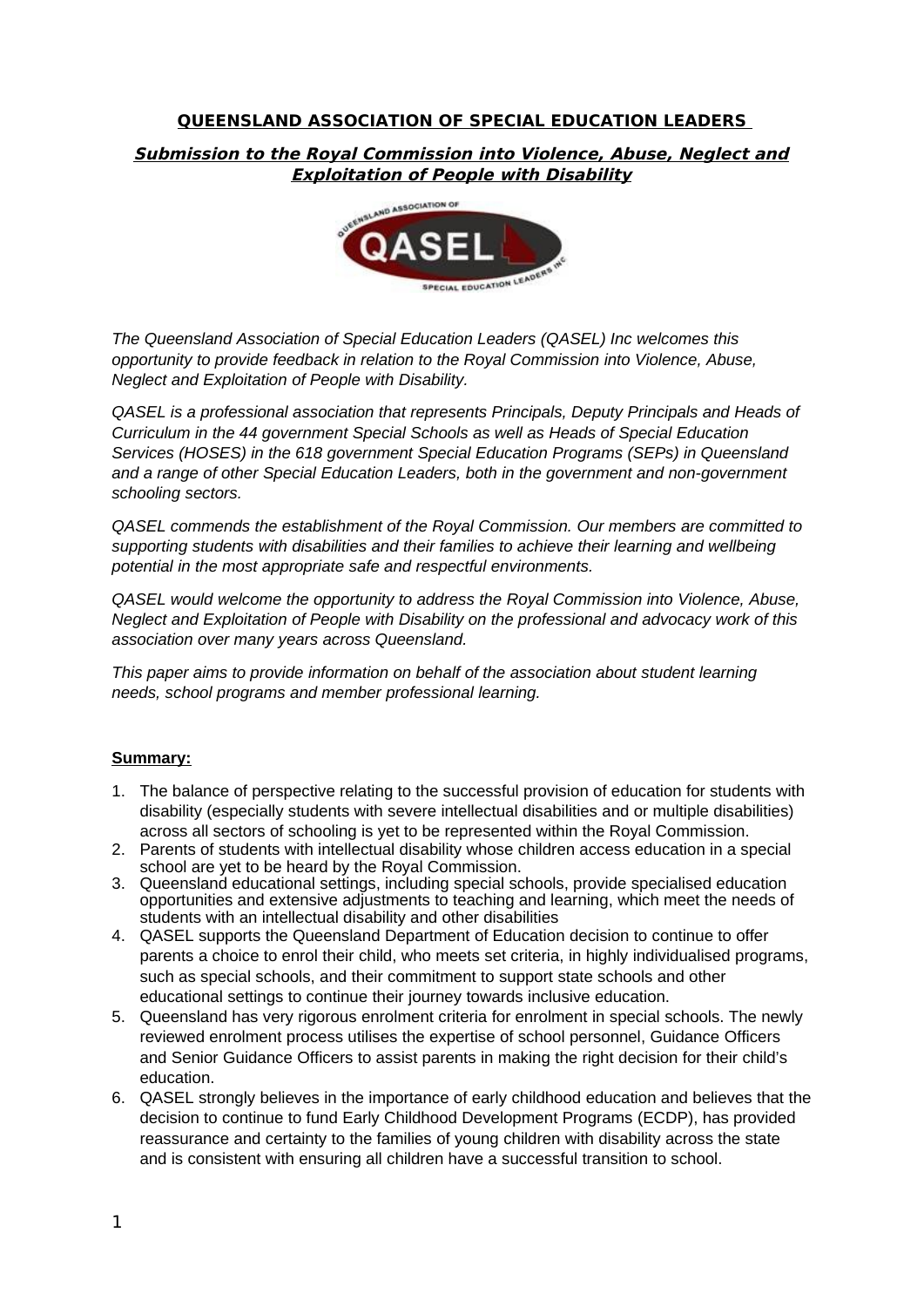- 7. The majority of students with a disability in Queensland schools attend their local primary or secondary school.
- 8. Parents of students in Queensland Special Schools have very high levels of satisfaction with the school their child attends.
- 9. Queensland Special Schools utilise the Positive Behaviour for Learning framework and more intensive specialised approaches for students requiring additional behavioural supports.
- 10. Special educators across all Queensland schools participate in professional collaboration activities together to share knowledge, skills and practice.

#### **Recommendations**

- 1. QASEL recommends the continuation, growth and development of the array of valued programs and services that exist across Queensland, including Special Education Programs (SEPs), Special Schools and ECDPs.
- 2. QASEL recommends the Royal Commission into Violence, Abuse, Neglect and Exploitation of People with Disability, interrogate the extensive research and practice related to educating students with severe intellectual impairment (and related health needs) in Australia and other jurisdictions.
- 3. QASEL recommends the Royal Commission into Violence, Abuse, Neglect and Exploitation of People with Disability and subsequent decision-makers, develop a full and comprehensive understanding of the complex learning needs of students who currently attend special school and therefore the social, resourcing and educational impacts of a fully inclusive approach for these learners.
- 4. QASEL recommends that the Royal Commission into Violence, Abuse, Neglect and Exploitation of People with Disability visit Queensland Special Schools.
- 5. QASEL recommends that the Royal Commission into Violence, Abuse, Neglect and Exploitation of People with Disability interview parents from a range of Queensland education settings, including Special Schools.
- 6. QASEL recommends that the Royal Commission into Violence, Abuse, Neglect and Exploitation of People with Disability interview staff from a range of Queensland education settings, including Special Schools.

#### **Primary, Secondary and Special School Education**

QASEL believes students with disability should be able to participate in the full array of education options including primary, secondary, P10/12 and special schools.

QASEL agrees with the Submission of the Australian Government (2016) to the Draft General Comment on Article 24 of the Convention on the Rights of Persons with Disabilities that

"*an education system that allows for funding of different education modalities so students with disability are able to participate in a range of education options including enrolment in mainstream classes in mainstream schools with additional support, specialist classes or units in mainstream schools and specialist schools. A range of education options ensure that the best interests of the student are a primary consideration."*

QASEL recognises the Queensland Inclusive Education Policy and supports the system-wide commitment towards a more inclusive education system.

Most students with a disability will participate in their schooling alongside their peers with little or no adjustments. The class teacher, with some support from other school and visiting support staff, will be able to meet the educational needs of the student.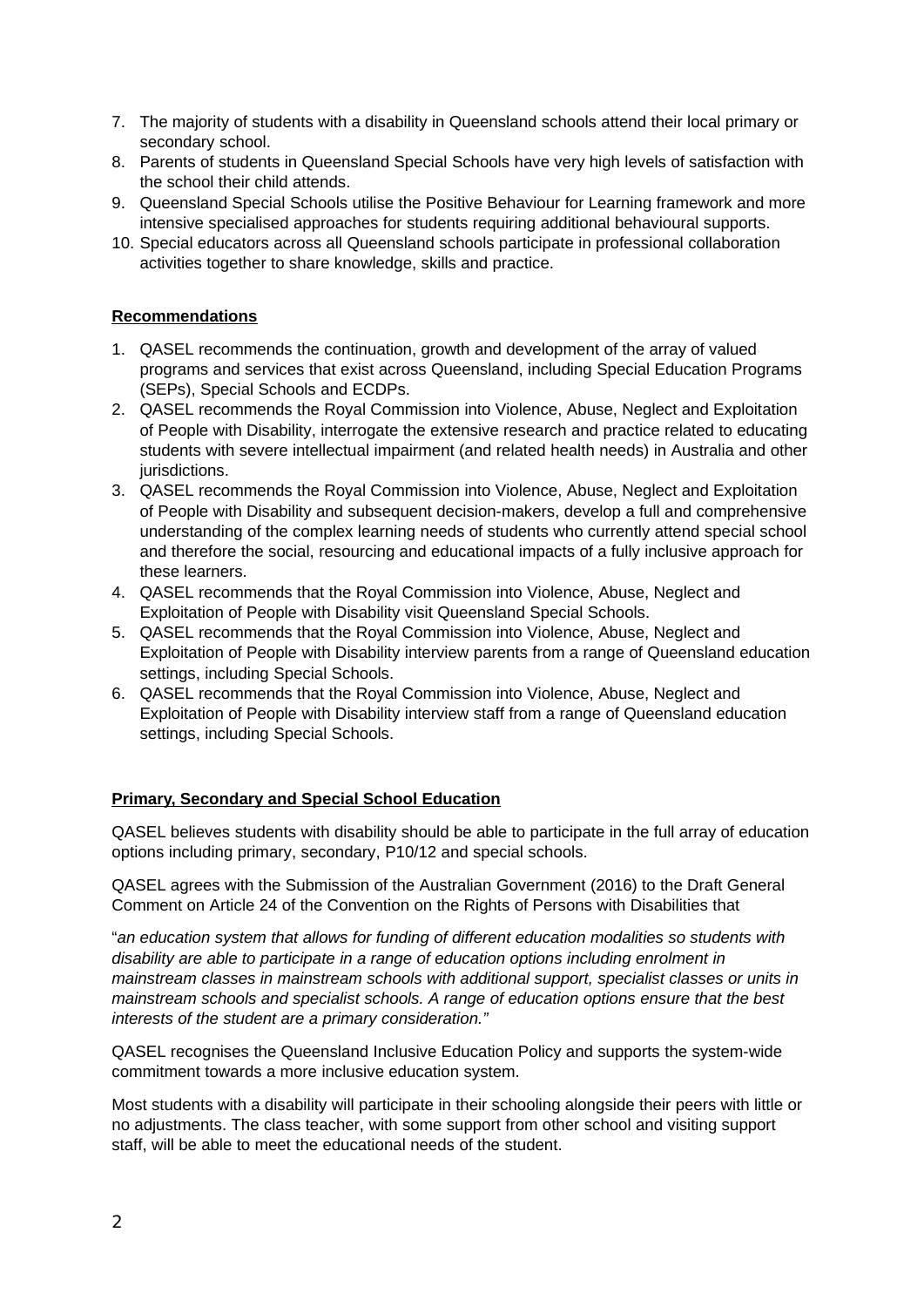Some students with disability may need more intensive teaching e.g. small groups to access parts of the curriculum. This may need to occur as a reasonable adjustment for some of the school day. Making this reasonable adjustment when necessary, in order to enable the student to learn, is an important facet of inclusive education.

Special Education Programs (SEPs) based largely in primary and secondary schools, can play a very significant role in supporting classroom teachers to make reasonable adjustments for students with disability and supporting their successful inclusion. SEPs provide advice about how to make adjustments, and co-teach or work with the school team to develop strategies, which enable students with disability to participate in school activities

State Special Schools provide highly individualised programs, delivered by a multidisciplinary team of classroom teachers and support staff. An individualised program is a program designed to meet the unique needs of individual students. All state schools provide individualised programs for students with disability; however Special Schools provide a range of additional supports needed for children with intellectual disability that either, on its' own or in combination with other disabilities, severely impact their ability to access and participate in education.

QASEL notes that the majority of students with a disability attend a primary, secondary or P10/12 school (86.5%) as identified through Queensland's Education Adjustment program (EAP) verification, with 95% of students identified through National Consistent Collection of Data on School Students with a Disability (NCCD).

## **Parental Choice - Enrolment into Special School**

QASEL members believe the revised special education eligibility ('person with a disability criteria') policy supports parents to make an informed choice about enrolling their child at their local state school, or if they are eligible, at a state special school.

Queensland has very rigorous enrolment criteria for enrolment in special schools. The newly reviewed enrolment process utilises three principles for effective decision-making: evidencebased, timely and transparent and also the expertise of school personnel, Guidance Officers and Senior Guidance Officers to **assist** parents and carers in the decision-making process for their child's education.

QASEL supports the current rigorous process for enrolment into special schools in Queensland. The process utilises the knowledge and skills of a variety personnel including Senior/Guidance Officers, relevant therapists, Heads of Special Education (HOSES), teachers and principals.

QASEL members, including those employed in special schools, report they regularly support parents and students to achieve positive educational experiences and outcomes at their local primary and secondary school.

QASEL believes that parents and carers should be able to make a choice of school enrolment for their children, provided that educational institutions meet certain minimum standards and the students meet the required criteria for enrolment.

QASEL supports positive discrimination strategies and specialist schooling options. such as Schools of Excellence in dance, maths/science, or accelerated learning as a means to providing enhanced learning opportunities for students.

QASEL supports the Queensland Department of Education decision to continue to offer parents a choice to enrol their child, who meets set criteria, in highly individualised programs, such as special schools, and their commitment to support state schools and other educational settings to continue their journey towards inclusive education.

To be eligible the child or young person must meet all four of the following criteria, that: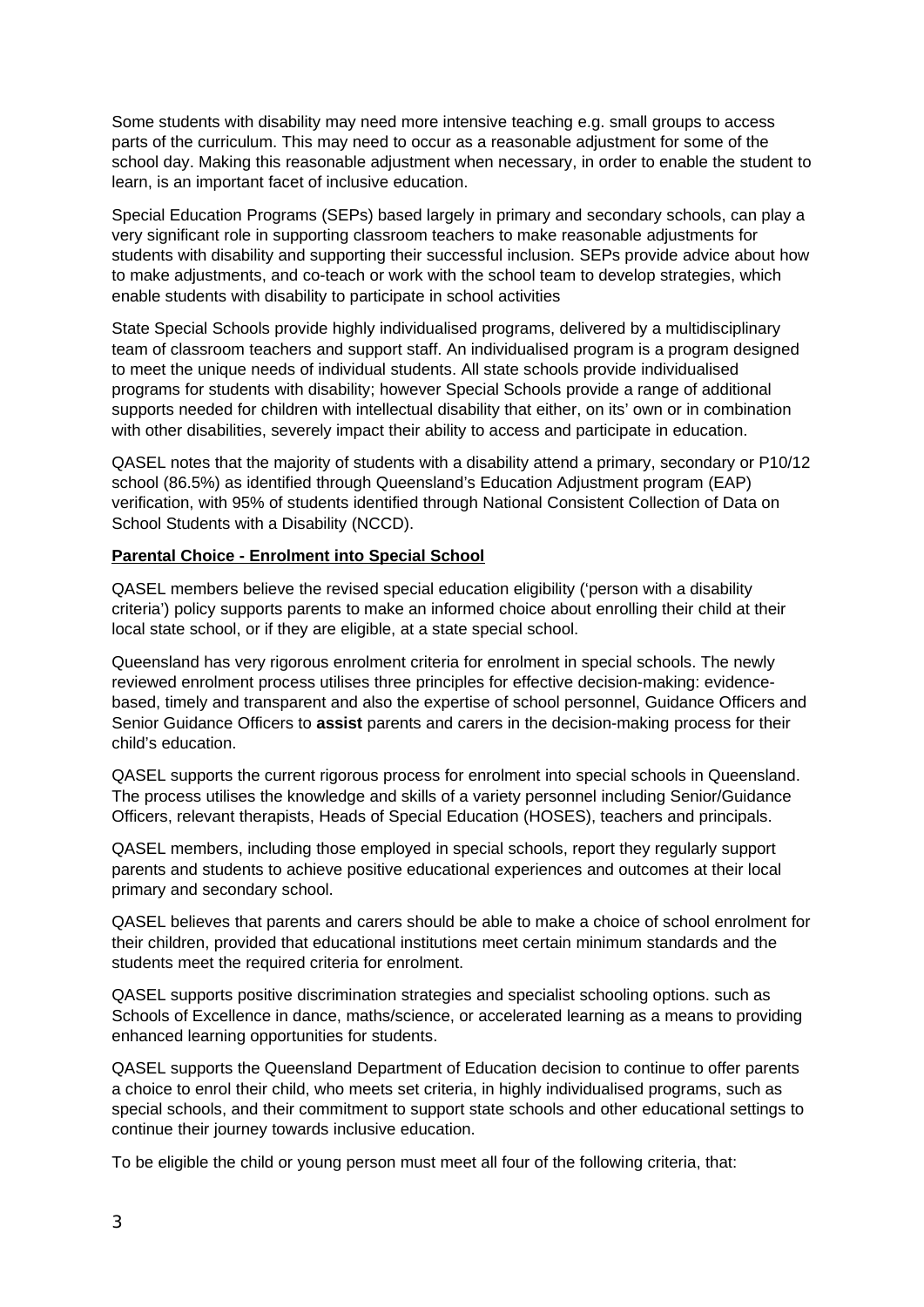- *they have a disability as defined by the Disability Discrimination Act 1992 (Commonwealth)*
- *they have a severe disability, which includes an intellectual disability*
- *they are unlikely to attain the levels of development of which they are capable unless they receive special education*
- *their educational program is best delivered in a special school taking into account the appropriateness of this placement for them.*

[https://education.qld.gov.au/students/students-with-disability/succeeding-with-disability/](https://education.qld.gov.au/students/students-with-disability/succeeding-with-disability/enrolment-criteria) [enrolment-criteria](https://education.qld.gov.au/students/students-with-disability/succeeding-with-disability/enrolment-criteria)

QASEL understands that many students who meet these criteria attend a primary, secondary or P10/12 school. However some parents do decide to enrol their eligible students in a special school and this occurs after extensive input and support from skilled and knowledgeable personnel. These may include school employees, medical professionals, private therapists and early childhood providers.

QASEL notes that satisfaction levels for parents of students enrolled in a special school are very high as measured by the 2019 Queensland Department of Education School Opinion Survey. Results include:

| My child's learning needs are being met at this school.           | 94.4% |
|-------------------------------------------------------------------|-------|
| My child is getting a good education at this school.              | 94.1% |
| My child's English skills are being developed at this school.     | 94.3% |
| My child's Mathematics skills are being developed at this school. | 93%   |
| My child is getting a good education at this school.              | 94.1% |
| Teachers at this school are interested in my child's wellbeing.   | 98%   |
| This school has a strong sense of community.                      | 94.6% |
| This school celebrates student achievements.                      | 98.2% |
| I would recommend this school to others.                          | 95.8% |
| This is a good school.                                            | 96%   |

These results for parent satisfaction in special schools are above or equal to the results for all schools across the state of Queensland.

QASEL believes it would be very valuable for these parents to be able to explain in person to the Royal Commission into Violence, Abuse, Neglect and Exploitation of People with Disability, why they make the decision to choose a special school enrolment and why their satisfaction levels are so high.

## **Parent Voice**

QASEL strongly believes that the parents and guardians of the 4682 students enrolled in Queensland Special Schools, should be given an opportunity to contribute to the Royal Commission into Violence, Abuse, Neglect and Exploitation of People with Disability.

QASEL also believes that other parents of students with a disability, enrolled in other Queensland educational settings, should also be invited to contribute to the Royal Commission into Violence, Abuse, Neglect and Exploitation of People with Disability.

This opportunity for parent voice is extremely important because these parents are in the best position to say why they made their decision to enrol their child/children in whichever 'type' of school and how, in their view, this decision is affecting the education of their child.

QASEL recommends that this could occur through individual contact with schools, or through P and Cs Queensland.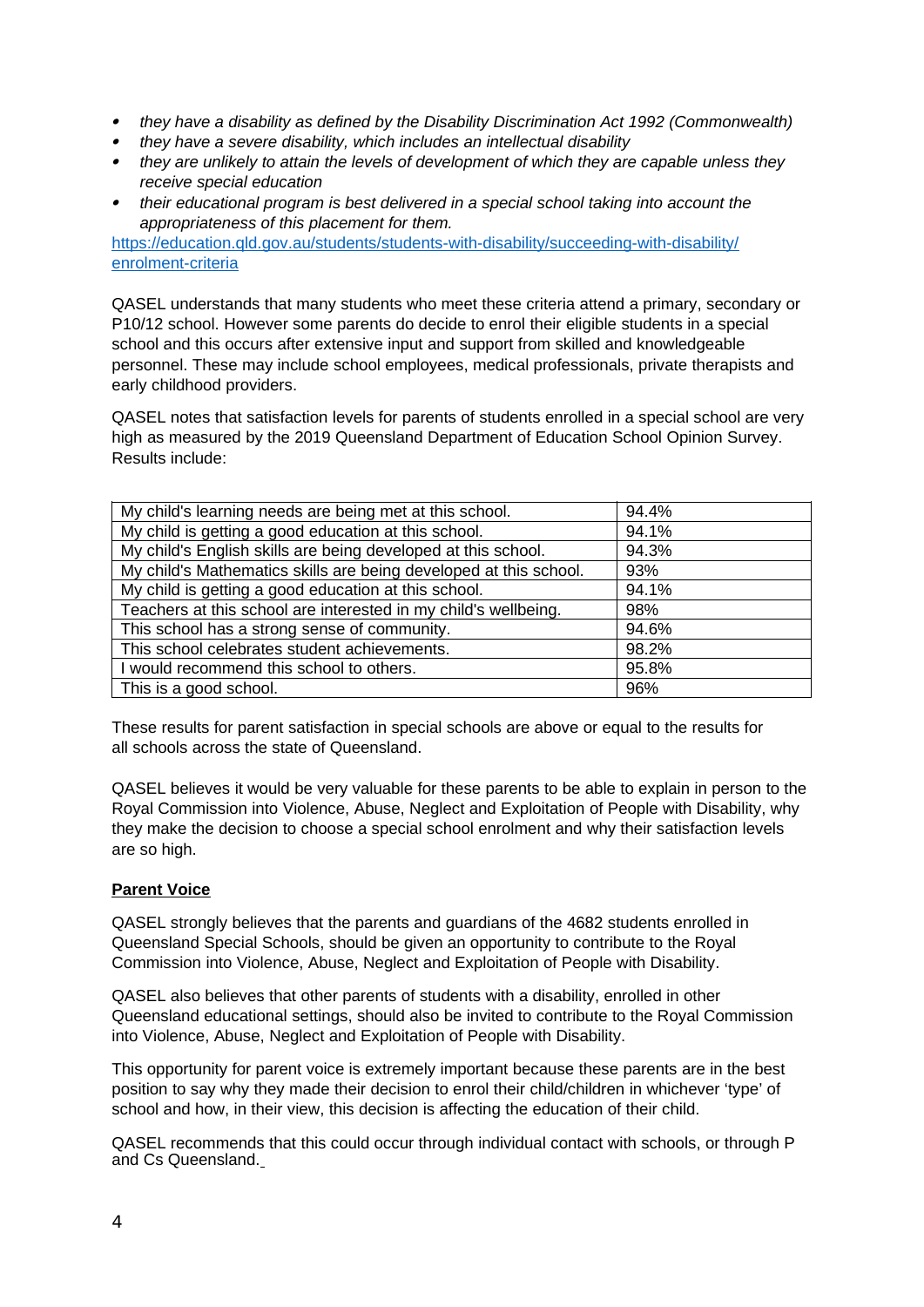## **Early Childhood Development Programs (ECDP)**

Queensland is unique in that it is the only state which provides early intervention services from an education perspective, provided by teachers and supported by school guidance officers.

No other intervention service or external service provider can offer the programs offered in our ECDPs. The Department of Education in Queensland is leading the nation in this field.

Queensland Department of Education (DoE) provides ECDPs and other services to support children aged 0–5 years with significant educational support needs arising from a diagnosed or suspected disability in the categories of autism spectrum disorder (ASD), hearing impairment, intellectual disability, physical impairment, speech-language impairment and vision impairment.

These programs and services, which suit the local context, may include:

- centre-based ECDPs that provide direct focused teaching for children with disability
- ECDPs providing outreach services for children with disability to other educational settings (e.g. kindergarten and child care services) or in exceptional circumstances within their home
- Early childhood services including specialist teachers providing support to other educational settings or to the child's home – these services may be from an advisory visiting teacher with a specialisation in early childhood special education, hearing impairment, vision impairment or physical impairment.

QASEL believes that the decision to continue to fund ECDPs has provided reassurance and certainty to the families of young children with disability across the state and is consistent with DoE's Strategic Plan commitment to ensuring all children have a successful transition to school.

## **Students with severe intellectual disabilities and or multiple disabilities**

QASEL contends that seeing 'students with a disability' as a homogenous group has limited value in addressing the complexity of provision of education for the full range of students with disability in Queensland schools. Students with disability are diverse and ever-changing individuals with different needs, challenges and hopes for their future. An individual child's needs and disabilities can interact in different ways, so that even though he or she may share some of those needs or disabilities with other students, their progress pathways on their learning journey will be very different. Their level of cognition, health needs and ability to independently and safely engage with their environment, means education systems should respond with a wide range of approaches, supports and specialised adjustments.

QASEL believes that students with severe intellectual disability and or multiple disabilities often are not part of the discussion about education of students with disability; they are absent from research about effective inclusive practices and that their needs are often ignored by proponents of 'one size fits all' inclusive approaches.

Learners who experience severe intellectual disability, have complex learning needs which are characterised by;

- pervasive difficulties with communication
- extreme difficulties conceptualising abstract concepts
- difficulties with long and short term memory
- atypical patterns of concentration and attention
- significant problems with information processing
- difficulties with generalisation of knowledge and skills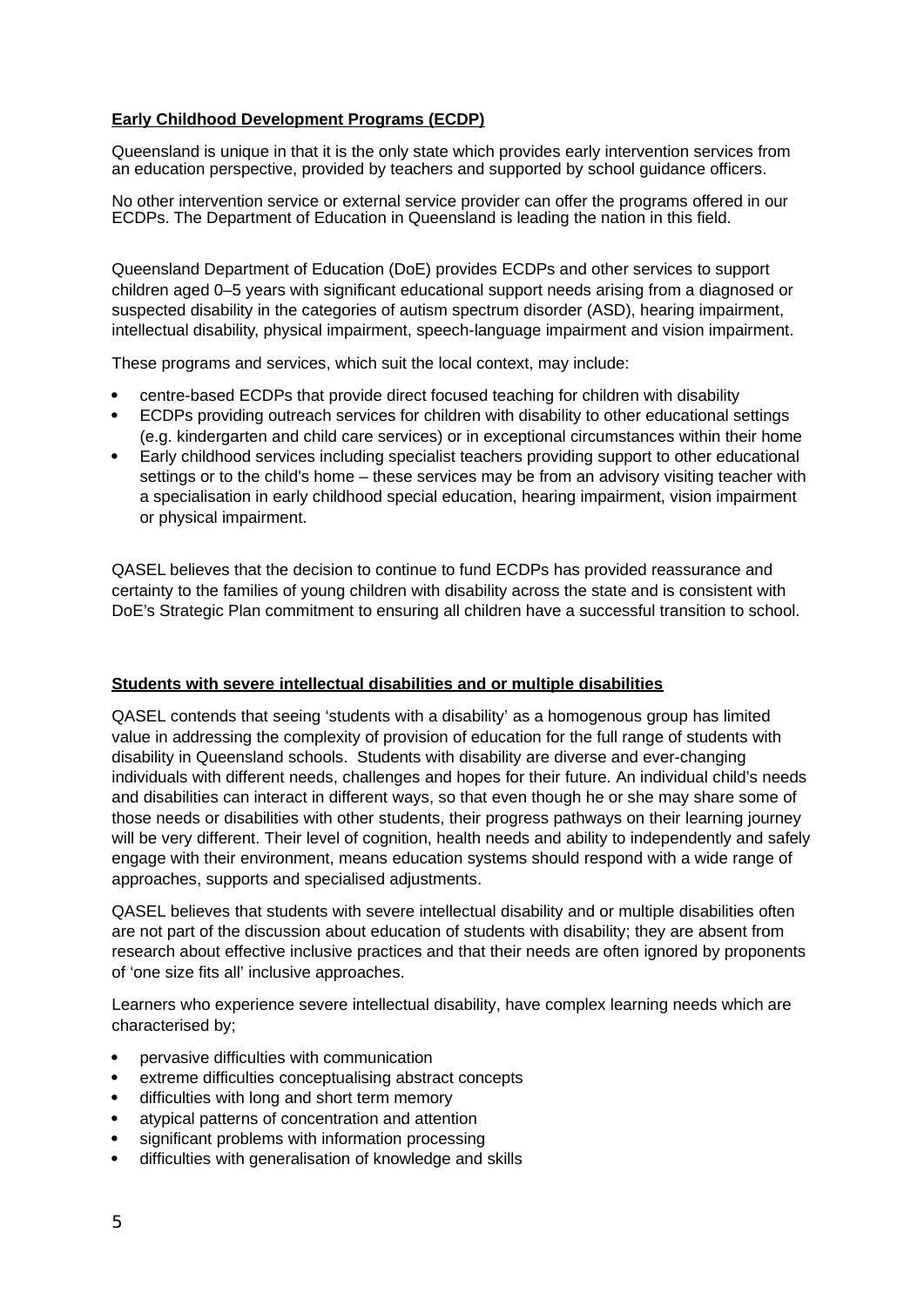Learners who have multiple disabilities including intellectual disability may also experience

- significant motor impairments
- significant sensory impairments
- complex health care needs

The attainment of students with severe intellectual disability and or multiple disabilities can be inconsistent presenting an atypical or non-linear profile. Students may make progress then either plateau or regress for a period of time. These patterns of learning are common for students with severe intellectual disability and or multiple disabilities.

Imaray and Hinchcliffe (2014 p24) assert that students with severe intellectual disability and or multiple disabilities "learn in fundamentally different ways from neurotypical children, and we must therefore teach them in fundamentally different ways".

Students with severe intellectual disability and or multiple disabilities attending Special Schools follow unique learning pathways, which take educators beyond differentiation into personalising learning. Queensland Special Schools are providing extensive adjustments to teaching and learning, which meet the needs of students with a severe intellectual disability, such as:

- personalised modifications to all courses and programs, school activities and assessment procedures
- intensive individual instruction
- opportunities for repeated learning of concepts and skills
- highly individualised learning programs using selected curriculum content tailored to their needs (e.g. extended general capabilities, Australian Curriculum)
- learning activities specifically designed for the student
- the provision of highly structured approaches
- the use of alternative and augmentative communication (AAC)
- constant and vigilant supervision
- extensive support from specialist staff (including therapists and nurses)
- the use of highly specialised assistive technology
- sensory integration interventions to support self-regulation and preparedness for learning

## **Spotlight on Practice in Queensland Special Schools**

Special Schools across Queensland are delivering highly specialised pedagogy targeted to the unique learning needs of students with severe intellectual disability and or multiple disabilities. The following schools could provide an opportunity for the Royal Commission to observe these practices, meet students and talk with staff and parents. Schools have provided the following overviews of their educational provisions:

#### Calamvale Special School

Calamvale Special School is a Queensland State Special School providing educational programs for students between Prep and Year 12. With student learning at the centre of everything we do, at Calamvale Special School our commitment is to plan for student's participation in meaningful education focussing on our school's priorities engage, relate and communicate.

Each student's program is unique to them and designed to build successful learning opportunities based on their current knowledge, skills and understanding. We provide the support and teaching each student requires across cognitive, communication and personal and social domains. Engagement in learning is fostered through personalising programs to the strengths and interests of each learner, enabling learners to successfully engage with others in socially authentic experiences and creating environments that are responsive to the unique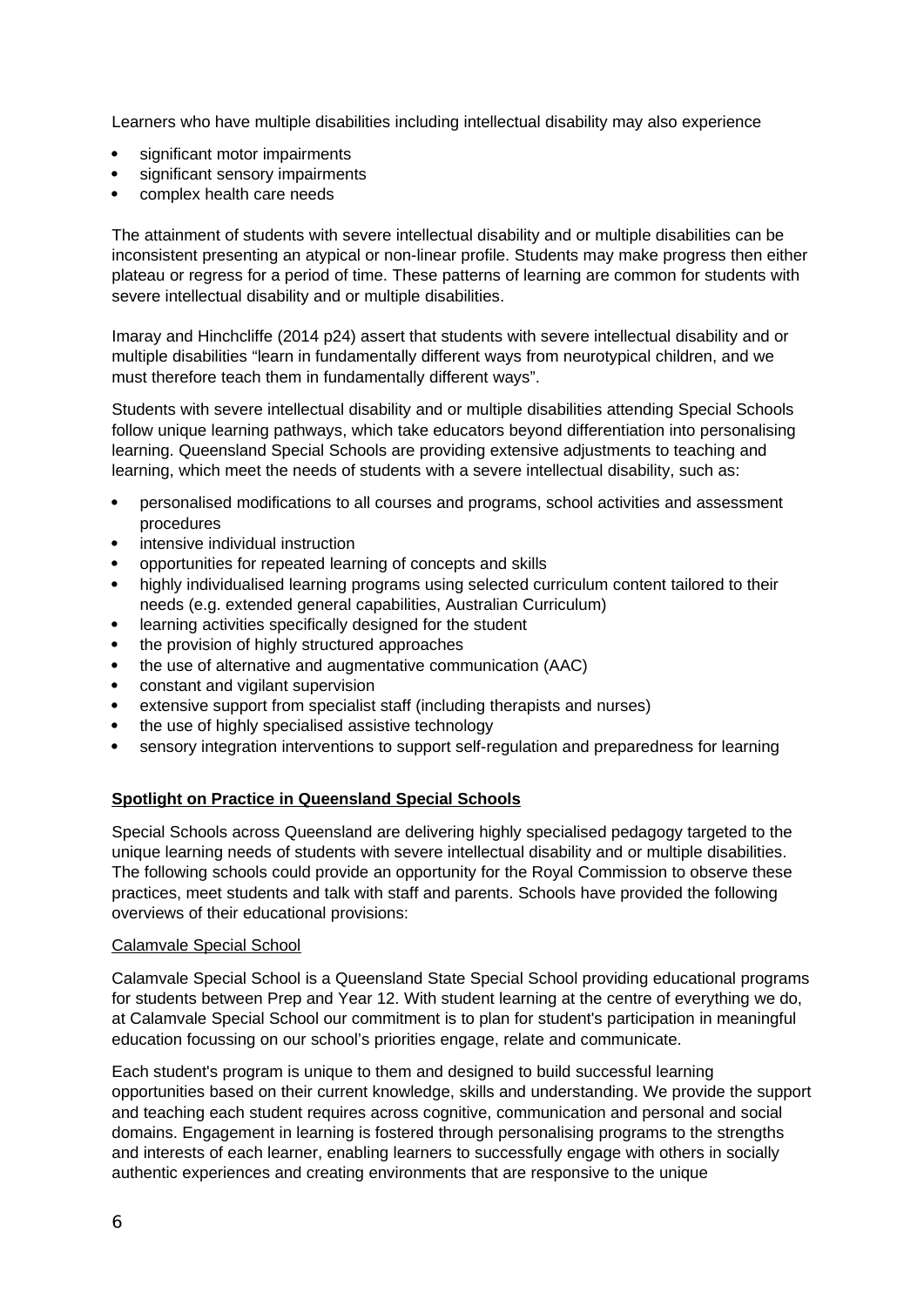communication style of every learner. Student learning is evidenced through a variety of assessment and observation processes. One of the ways the school accounts for both student progress and the development of teacher capability is by an observation and feedback model using the Engagement for Learning Framework (Carpenter et.al 2011). At Calamvale Special School one of the many evidence based pedagogical approaches to teaching and learning communication that is used is Intensive Interaction. It is one of the communication approaches within Calamvale Special School's whole school commitment to developing communication for all students. Intensive Interaction may be a student's main communication approach, or be offered within an array of techniques and supports utilised to support a student. Intensive Interaction is designed to help people at early levels of development to learn how to enjoy being with other people, to relate, interact, and know fundamental communication routines. It is a socially inclusive and interactive approach to developing the pre-verbal communication skills and sociability of people with complex communication needs.

School leaders from Calamvale also lead an Intensive Interaction community of practice and a professional learning community, which brings staff together from many special schools across Queensland.

Please contact Principal Susan Howell on 07 3712 5555 or [showe19@eq.edu.au](mailto:showe19@eq.edu.au)

## Darling Point Special School

Darling Point Special School focuses on educational programs directly related to individual student strengths, interests and needs, including special needs, cultural priorities and personal aspirations. Inclusion, equity, life quality and quality outcomes give purpose to our attention to evidence-based teaching approaches.

Students in special schools in Queensland present with the full range of talents and challenges as many other students with disabilities in schools and the wider community. Providing students with experiences and educational opportunities where the focus is on life quality and inclusive educational outcomes means that these students have their needs met and as a result, their behavioural, social and personal presentation is very significantly and positively enhanced. Darling Point Special School at Manly in Queensland adopted as a key platform, in 1998, following a university-based research project, a model of positive behaviour support that mirrors the ways of working of the Institute for Applied Behaviour Analysis (IABA) in California. This model relies on a non-linear, multi-element way of working that considers the environment – physical, sensory and relational, instructional goals and processes, the curriculum – age appropriate, developmental, communication, functionally related and functionally equivalent goal related, and coping and tolerance skills and processes, positive supports including reinforcement schedules, stimulus controls, stimulus satiation, dietary and other personal supports, and essentially, non-aversive, non-restrictive crisis management supports. In this model, crisis management focuses on achieving rapid, safe control of the situation when a student moves into crisis, so that the student can return to their authentic, positive program. Crisis management is never deemed as a 'teaching moment' and is never aversive or restrictive in any way. The model is underpinned by focussed training and development, supervision and supports for staff, and a quality assurance system that works to ensure that strategies and interventions as outlined in the protocols required within each individual plan, are consistently implemented with fidelity.

Please contact Principal Charmaine Driver 0414 298 494 or [ocdriv4@eq.edu.au](mailto:ocdriv4@eq.edu.au)

#### Red Hill Special School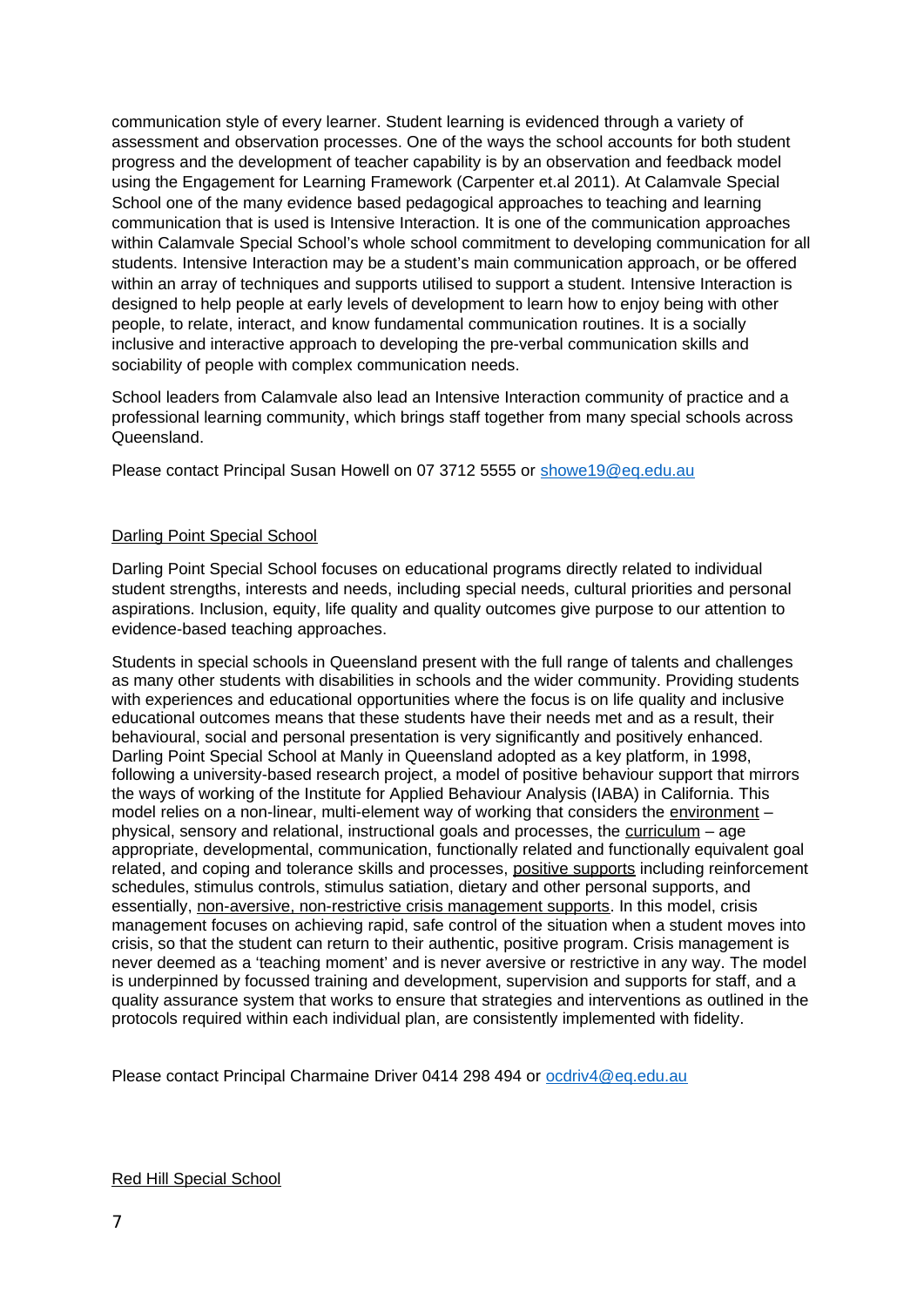Red Hill Special School is an Education Qld school located 5 kilometres from the Brisbane GPO. The school provides highly adjusted and individualised programs for students with complex educational support needs. Their specialisation in education is to provide programs for children and students with multiple impairments or a primary diagnosis of intellectual impairment. Some students may also have highly specialised health conditions. The school comprises two campuses- Waterworks Road campus encompassing the Early Childhood Development Program (ECDP) and the newly established Fulcher Road senior school campus.

The school has a focus on developing the communication skills of all students through the use of Augmentative and Alternative Communication (AAC). Without these highly intensive and specialised teaching strategies, many students are not able to communicate.

AAC is a set of tools and strategies that an individual uses to solve every day communicative challenges. Communication can take many forms such as: speech, a shared glance, text, gestures, facial expressions, touch, sign language, symbols, pictures, speech-generating devices, etc. Everyone uses multiple forms of communication, based upon the context and our communication partner. Effective communication occurs when the intent and meaning of one individual is understood by another person. The form is less important than the successful understanding of the message.

Red Hill Special School believes communication underpins all areas of curriculum and daily life, and that all students have the capacity and the right to communicate, and to be engaged in genuine opportunities to learn to communicate whether through spoken language or some form of augmentative and/or alternative communication e.g. Picture symbols, signs or speech generating devices (see Communication Bill of Rights).

Please contact A/Principal Rachel Dougherty 07 32919333 or [rdoug61@eq.edu.au](mailto:rdoug61@eq.edu.au)

## Narbethong Special School

Narbethong Special School has provided educational programs for students with vision impairment since 1963. Narbethong is an aboriginal word meaning 'happy place'. The school currently provides educational programs for students with vision impairment and additional disabilities. All classroom teachers develop appropriate individual learning plans and individual curriculum plans for all students. Classroom programs are developed around students' developmental levels, their individual education plans and visual assessments. These programs are designed around a number of focus areas including gross and fine motor developmental activities, language development, play and spatial perception.

The school provides braille instruction from a beginner level to braille Grade 2, which includes the codes for the maths & sciences as well as the specialist area of braille music. It provides teaching in orientation/mobility, technology, social skilling, self-advocative skills, personal relationships, large print/audio, student mental health & well-being (specifically for students with a degenerative eye condition). It also explores and provides alternate forms of communication for students with a vision disability and multiple disabilities. The school also has specialised programs and instruction for students who are deaf/blind plus other verified disabilities. All while engaging with the Australian, FIELA & Expanded Core Curriculum for Students with a Vision Impairment with the teaching methodology of Active Learning.

Please contact Principal Anne Nystrom 07 3823 0777 on [anyst2@eq.edu.au](mailto:anyst2@eq.edu.au)

School Improvement Unit (SIU)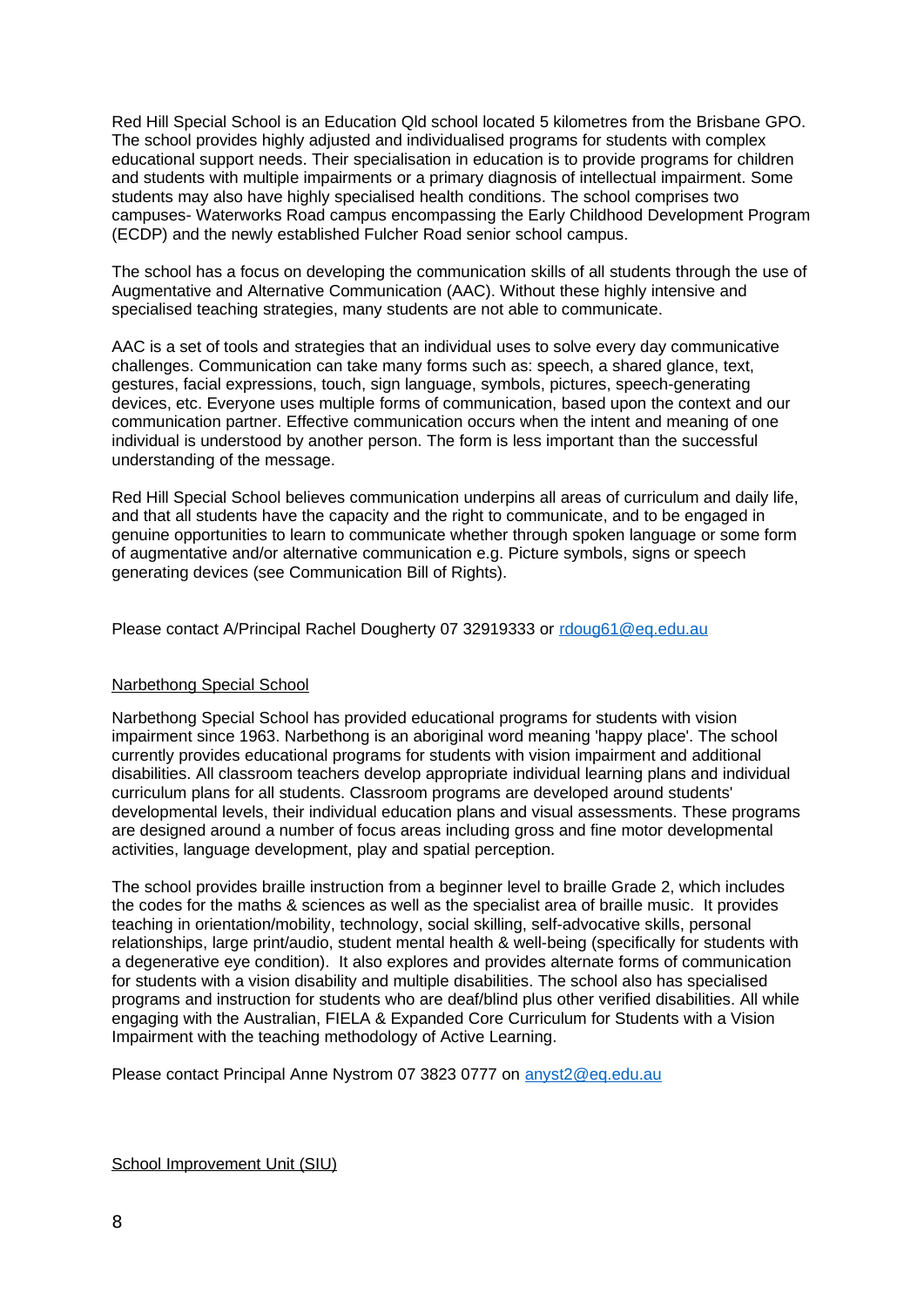Queensland Special Schools are reviewed every four years by the SIU using the same process as primary and secondary schools. Schools are reviewed using the National School Improvement Tool. At the conclusion of the review the SIU provides the school with detailed information about their findings. This information is used by the Principal and the Assistant Regional Director or Lead Principal to plan for future improvement.

# The 2018 SIU Annual Report found that:

'Most students with a verified disability were included in mainstream classes. Within classrooms, students with disability were supported through differentiation and Intervention strategies. A small number of students with complex needs participated in

specific programs tailored to their particular educational requirements. Some students

were also withdrawn from classes at various times of the day for structured lessons with support staff. In a small number of schools, students with very high learning needs

received most of their education in specifically designed units or centres.'

## The 2017 SIU Annual Report found that:

'A practice that was well established in special schools was differentiation of teaching.

Students had ICPs that were developed in consultation with parents and caregivers. These plans were broadly informed by an overarching philosophy of high expectations

for all students. They articulated the learning goals and how the additional needs of each student would be addressed. Teaching strategies were tailored to the different starting points of students and the different rates of student progress.'

The SIU has a wide range of data about the performance of all schools including Special Schools. QASEL suggests this data may be a useful in understanding the way schools are meeting the educational and wellbeing needs of students with disability.

## **Professional Collaboration**

QASEL members and other educators including Principals, Deputy Principals, Heads of Special Education, Heads of Curriculum, teachers, Inclusion teachers and Coaches across Queensland collaborate to ensure quality educational outcomes for all students. This promotes the development of workforce capability across the system.

Special schools provide valuable expertise in supporting colleagues from primary, secondary or P10/12 schools. Examples of these supports include staff collaboration with Special Schools, visiting regularly to observe practice (or vice versa), specific professional development opportunities, sharing of resources, school leadership consortiums, coaching and mentoring.

QASEL believes there is great potential in utilising special schools as hubs of learning, centres of excellence or teaching programs, where the knowledge and skills of staff can be fully utilised to further develop inclusive practices in all settings.

Special schools need to become pedagogical think tanks – nurturing, shaping and framing approaches that are dynamic and innovative, and that transform these children into active participants in the process of learning.... As Hargreaves (2006) suggests, schools need to: '...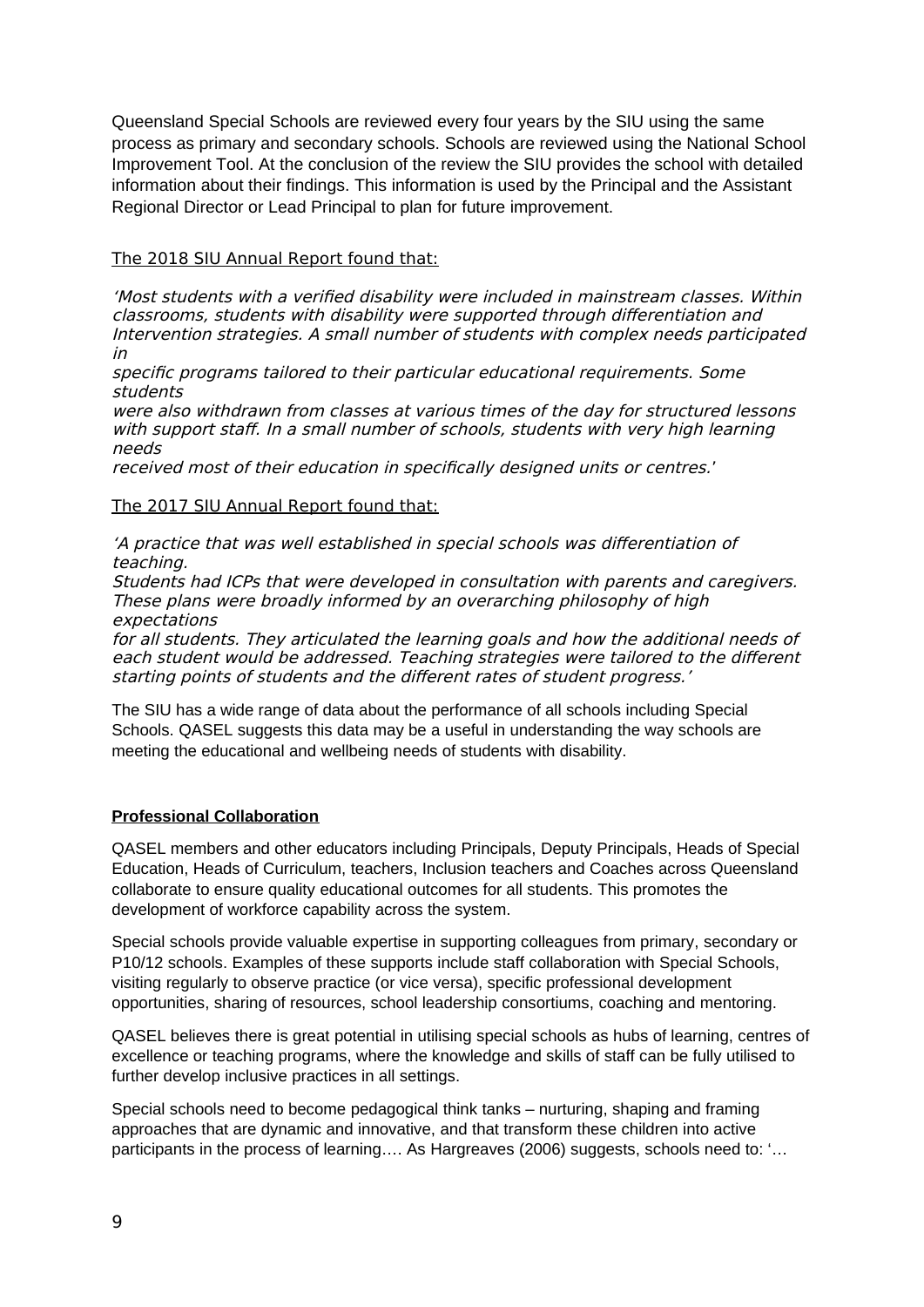transform their response to the learner from the largely standardised to the profoundly personalised". (Carpenter, 2010)

Examples of capability development activities between staff from different school types include:

## QASEL Annual Conference

Since the mid-1990s QASEL has presented an annual conference across 3 days. The target audience for this conference is the broad spectrum of educational staff who work largely with students who have an intellectual disability, sensory disabilities, multiple disabilities and autism spectrum disorder. The conference generally attracts between 250 and 400 attendees including whole school leadership teams from primary secondary and P-10/12 schools and Special School leaders including Principals, Deputy Principals, Heads of Special Education Service (HOSES), Heads of Curriculum (HOC), and also classroom teachers, Guidance Officers (GO) and other professional staff.

QASEL sources and engages keynote speakers and workshop presenters who can address Leadership Development and enhancement and more specific content such as aspects of Autistic Spectrum Disorder, Augmentative and Alternative Communication, curriculum and specialised pedagogies. The 2019 conference was supported by the Department of Education, State Schools, Disability and Inclusion Branch in that they subsidised the registration for around 200 HOSES to attend. This equated to an investment of around \$10,000.

#### Special Education Curriculum Cluster (SECC)

SECC is a learning community for all professionals working in special education programs and Special Schools. The focus is on improving educational outcomes for students with disabilities and building teacher capacity. SECC is a learning community of like-minded special educators.

The goal is to support the development of

- Curriculum
- Pedagogy
- Assessment and Reporting processes for students with a disability

In 2019 SECC facilitated four Professional Learning Community (PLCs):

- Age Appropriate Pedagogies
- Curriculum Provision SWD (Literacy & Assessment)
- Mathematics P-3 and Numeracy 1a -
- Senior Secondary -

#### Kuraby Special School - Intentional Collaboration for Inclusion

Special Schools are increasingly facilitating learning opportunities for staff from neighbouring primary and secondary schools. This sees educators working together in a variety of ways to enhance the use of effective teaching strategies for students with disability in special, primary and secondary settings. At Kuraby Special School intentional collaboration builds the capacity of staff working with students with disabilities regardless of their educational setting. Additionally these partnerships raise the awareness of the broad range of adjustments and differentiation required to meet the needs of students with complex learning needs. Strategies include but are not limited to:

- Case management
- Reciprocal school visits
- Peer networking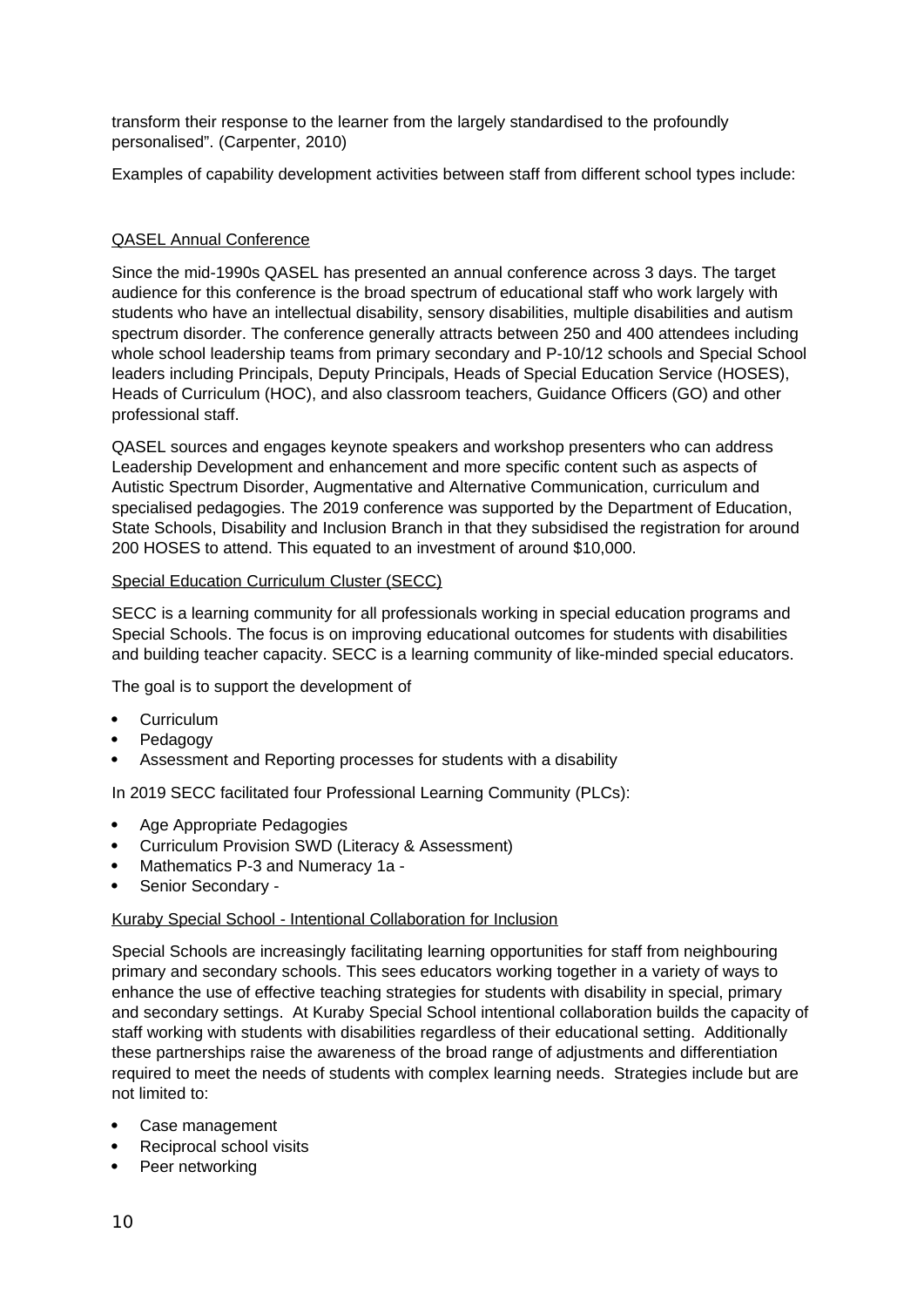- Learning walks
- Use of video
- Targeted professional development
- Shared goal setting -
- Coaching and mentoring
- Shared research and resource portal (OneNote)

## **Post school options**

Staff in Special Schools and secondary SEPs and programs support students with disabilities to transition from school to post school options. Staff supporting students with severe intellectual disability and or multiple disabilities work intensively with students, families and community organisations to enable positive and sustainable post school outcomes.

The focus of the senior schooling years for students with an intellectual disability is the development of independent living and work skills that will equip students to embrace their post school pathway to their fullest potential. Students work towards a Queensland Certificate of Individual Achievement (QCIA) that is issued by the Queensland Curriculum Assessment Authority (QCAA), who provide the Guidelines for Individual Learning (GIL) on which the senior school program is based.

The Queensland Certificate of Individual Achievement (QCIA) recognises and reports the achievements of students whose learning is part of an individual learning program. The certificate is an official record for students who have completed at least 12 years of education, and provides students with a summary of their skills and knowledge that they can present to employers and training providers. The QCIA records educational achievement in two ways: Statement of Achievement and Statement of Participation.

The Statement of Achievement provides an overview of a student's demonstrated educational achievement within curriculum organisers: Communication and technologies (CT), Community, citizenship and the environment (CCE), Leisure and recreation (LR), Personal and living dimensions (PLD) and Vocational and transition activities (VTA).

[https://www.qcaa.qld.edu.au/downloads/senior/qcia\\_handbook.pdf](https://www.qcaa.qld.edu.au/downloads/senior/qcia_handbook.pdf)

## The Special Education Training Alliance (SETA)

SETA is a central Registered Training Organisation (RTO) based out of Western Suburbs Special School and services special schools across the state that are wishing to deliver Certificate I courses to students in Year 10, 11 and 12.

Students studying SETA courses are able to gain nationally recognised (entry level) qualifications at a Certificate I level which assist students to gain work readiness skills designed to support students in post school pathway options in terms of employability and volunteering readiness.

SETA schools offer the courses that best cater to the needs of their cohort, local community employment opportunities post school and the facilities available at the school with many offering 2 or 3 qualifications at their sites.

#### Queensland Association of Education Leaders (QASEL)